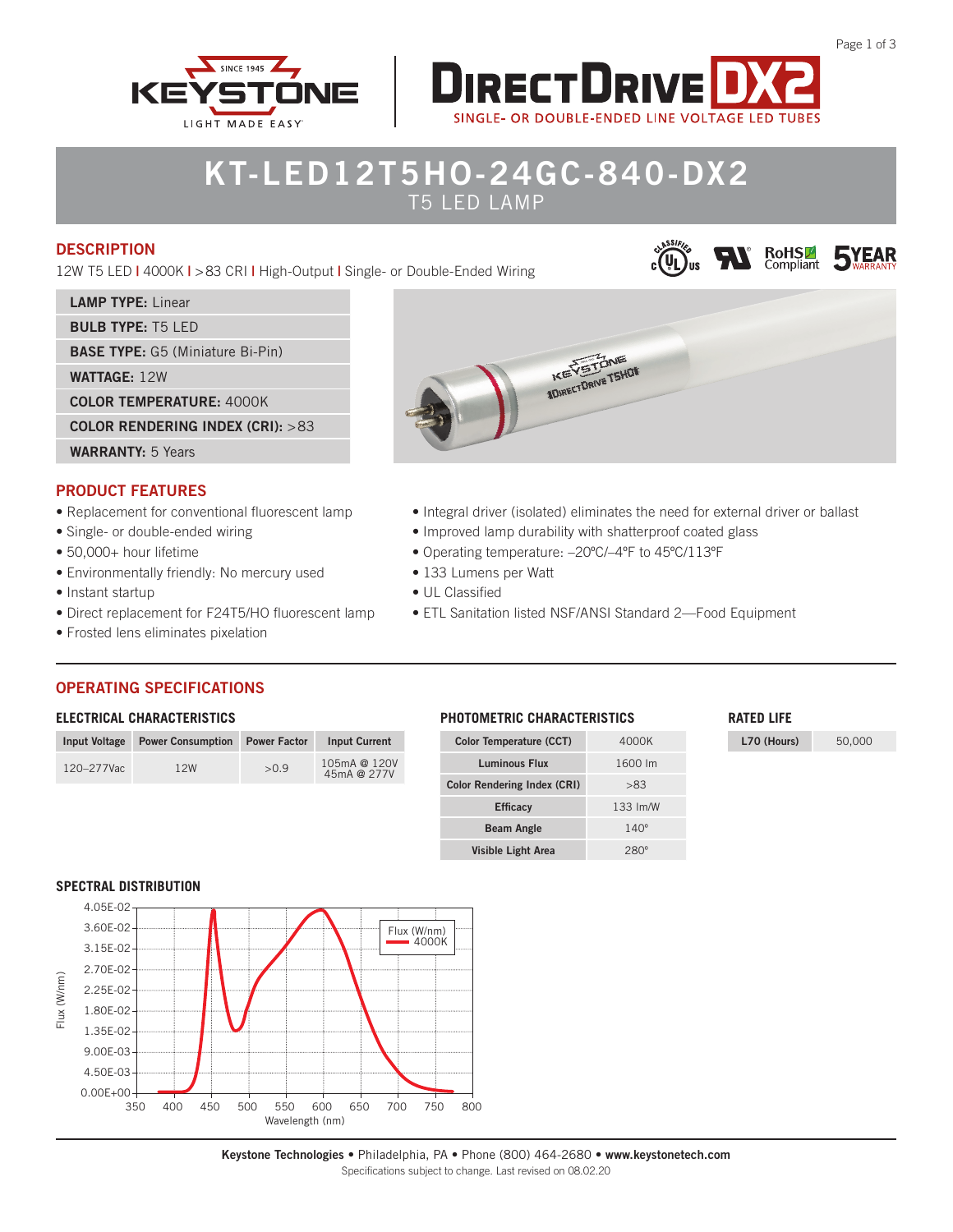



# **KT-LED12T5HO-24GC-840-DX2** T5 LED LAMP

## **SINGLE-ENDED WIRING DIAGRAM**

**1.** Cut all existing connections to ballast as shown below and remove ballast. See *Figure A* for typical ballast configurations. **Note: Single-ended wiring requires non-shunted lampholders.**





#### **2.** Rewire fixture as shown below.



#### **CAUTION: FOR SINGLE-ENDED WIRING USE** *ONLY* **NON-SHUNTED LAMPHOLDERS.**

For Single-ended wiring, do not install product in a fixture with shunted lampholders (found in all fixtures using instant start ballasts). If the current lampholders are shunted, remove them and replace them with non-shunted lampholders. Make new connections directly to terminals as indicated above. Keystone can provide any style replacement lampholders. Call us at 800-464-2680.

# **DOUBLE-ENDED WIRING DIAGRAM**

- **1.** Cut all existing connections to ballast as shown below and remove ballast. See *Figure A* above for typical ballast configurations.
- **2.** Re-wire fixture as shown below. For double-ended wiring, use either shunted or nonshunted lampholders.

**NOTE: There should not be any exposed wires at the end of installation.**